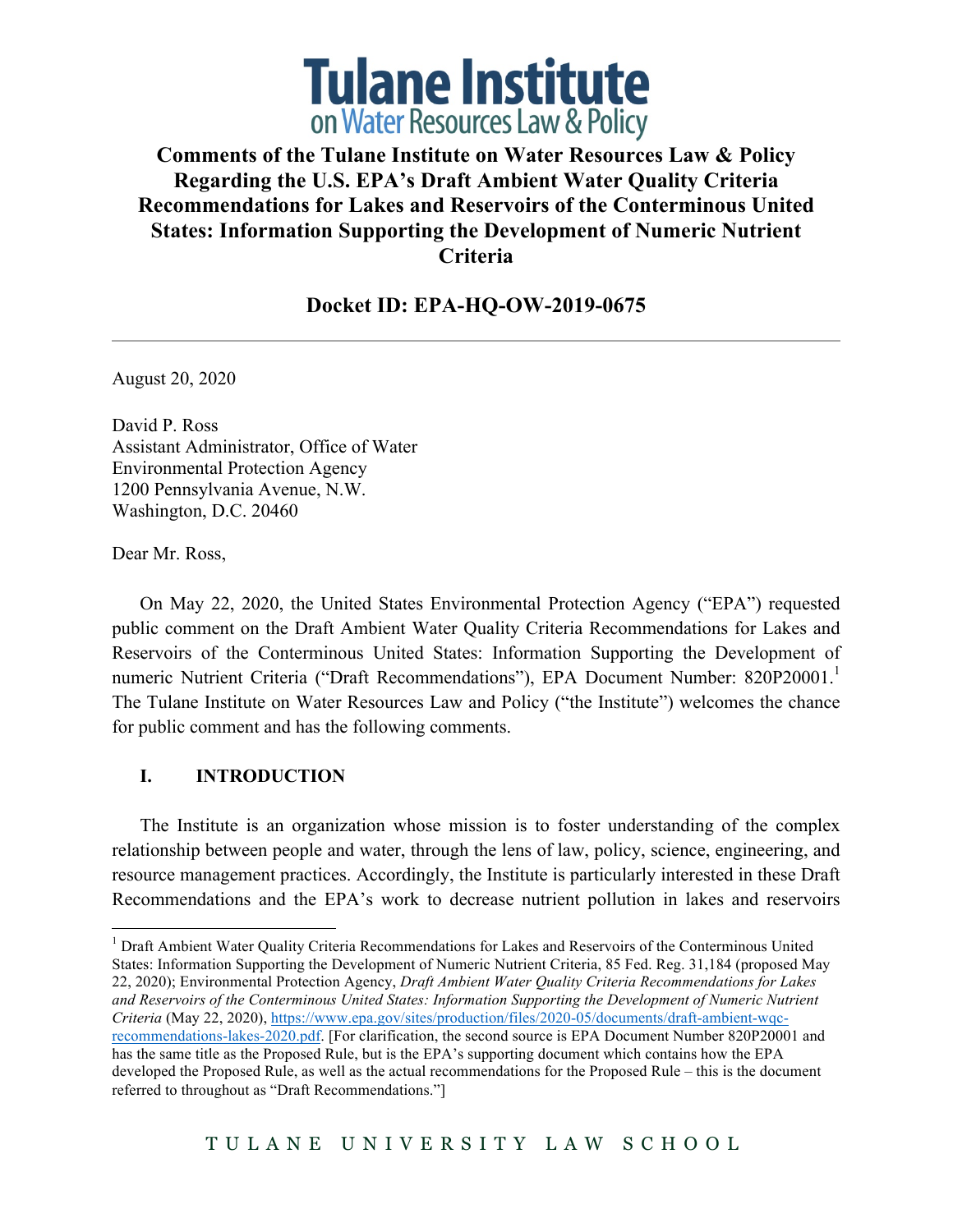# **Tulane Institute** on Water Resources Law & Policy

throughout the United States. Eutrophication, which causes hypoxia, is a major problem in lakes and reservoirs that contributes to issues such as harm to fish and wildlife, public health concerns, destruction of habitat, loss of recreational areas, economic hardships, unsafe drinking water, and more. As climate patterns change and temperatures rise, the issue has become significantly more important. Therefore, the fact that the EPA is taking necessary steps in order to curtail hypoxia is a positive and welcome occurrence. However, overly broad and unenforceable limits and purely narrative criteria are ineffective and do little to actually limit hypoxia, as well as its negative effects in and on waterbodies. The Institute has the following comments on how the EPA can better manage nutrients and thus better control hypoxia in lakes and reservoirs throughout the United States. Further, while the Institute welcomes the 30-day comment period extension, a longer extension of 90 days would be more appropriate due to the size of the Draft Recommendations and the supporting documents produced by the EPA. The Institute's substantive comments are presented below.

### **II. COMMENTS**

## **A. The EPA should add enforceability measures and clarify implementation procedures in the Draft Recommendations to better combat nutrient pollution in lakes and reservoirs.**

While recommendation criteria such as these are helpful for states to determine their specific needs for their own waterbodies, a system of enforceability is crucial to fixing the hypoxia problem. The Draft Recommendations clarify that they are non-regulatory guidelines and are not legally binding. This is problematic if the goal is to actually reduce nutrients in waterbodies and to create healthier lakes and reservoirs that meet the attainment goals described. As evidenced by the continued problems in the Mississippi River Watershed and Gulf of Mexico Dead Zone, nutrient guidance and strategies without enforceability likely will result in very little, if any, meaningful change or successes.<sup>2</sup> The Institute understands that states should have their own tailored nutrient criteria; however, the EPA must have some way to hold them accountable when they fail to create such criteria or fail to meet enforceable limits. Further, the Draft Recommendation's language raises concerns specifically about implementation. If states do not implement nutrient criteria for lakes and reservoirs, they must submit an explanation to the EPA, but there appear to be no ramifications for failure to comply, or even examples of what appropriate rationales could be for not implementing criteria. States may be able to simply choose not to implement any nutrient criteria, submit an explanation, and not be required to implement any criteria in the future. The Draft Recommendations could be a positive start; but, if the EPA wants to take hypoxia seriously, the agency must add enforceability and more concrete

<sup>&</sup>lt;sup>2</sup> See Larger-than-average 'dead zone' expected for Gulf of Mexico, NAT'L OCEANIC & ATMOSPHERIC ADMIN., (June 3, 2020), https://www.noaa.gov/media-release/larger-than-average-dead-zone-expected-for-gulf-of-mexico.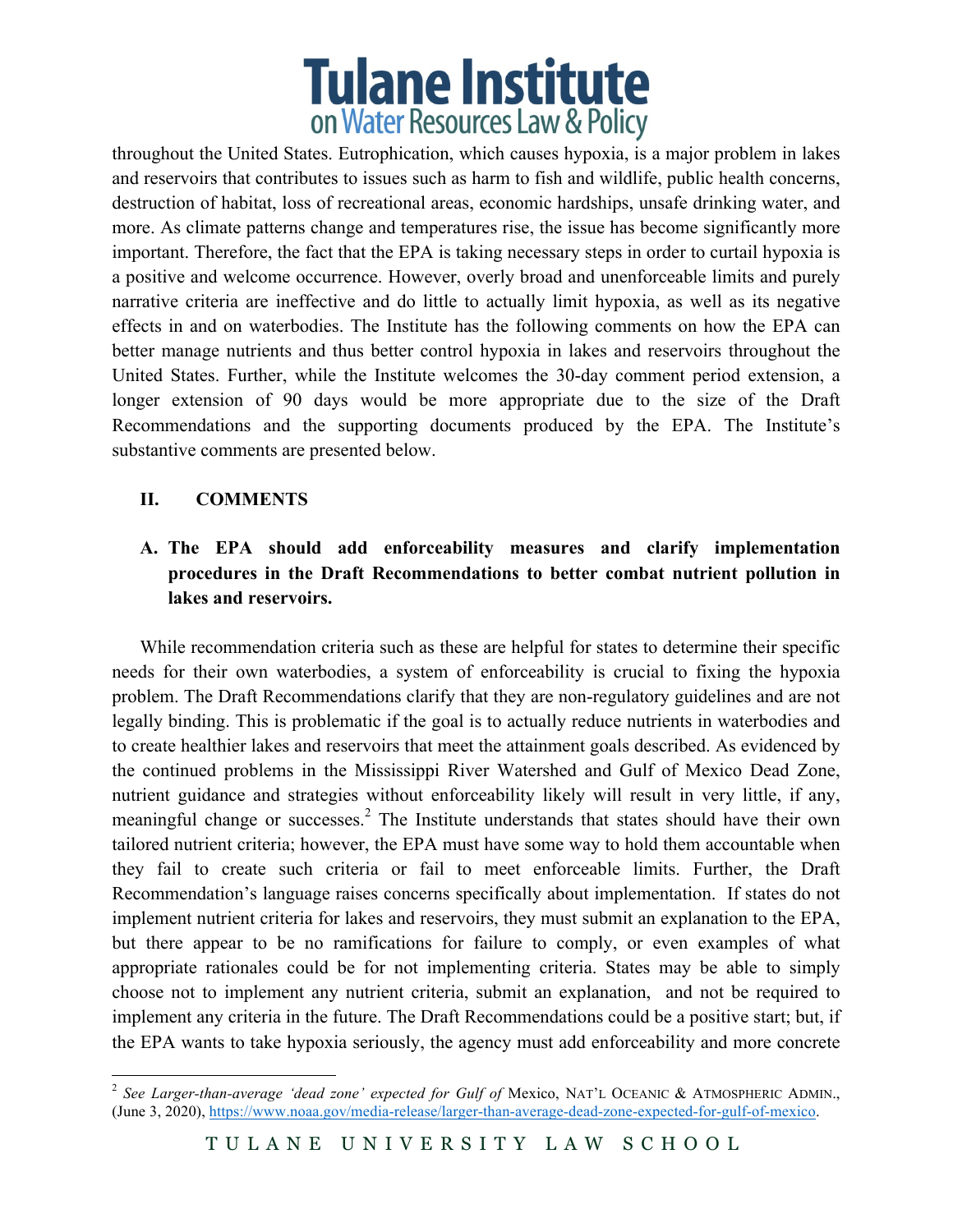

implementation measures. Without any legal requirements, states are unlikely to implement and uphold meaningful nutrient criteria of their own accord.

# **B. The EPA should consider using a higher mean minimum dissolved oxygen (DO) concentration that is more protective of aquatic life when developing numeric nutrient criteria.**

In developing the Draft Recommendations, the EPA used a DO threshold of 5 mg/L.<sup>3</sup> However, this criterion is not protective enough for all aquatic life. The DO concentration required for aquatic life varies based on the size and complexity of the organism. For example, salmonids, a cold-water fish, need a DO concentration of at least  $8 - 8.5$  mg/L in order to grow; a DO concentration of at least  $8 - 9$  mg/L in order to maximize their swimming fitness; and a DO concentration of at least 9.75 mg/L for protection of larvae and mature eggs.<sup>4</sup> Striped bass need a dissolved oxygen concentration of at least 6 mg/L in order to survive.<sup>5</sup> Therefore, while a DO threshold of 5 mg/L will protect some aquatic organisms, others will unable to survive.

Several states have recognized that a DO concentration of 5 mg/L is too low and have implemented a higher DO concentration threshold. For example, in Colorado, waters that are classified as "Class 1 Cold Water Biota" must have a DO concentration of at least 6 mg/L and at least 7 mg/L during spawning, and waters classified as "Class 1 Warm Water Biota" must have a DO concentration of at least 5 mg/L.<sup>6</sup> Furthermore, because the numeric nutrient criteria recommendations made by the EPA were based on a DO concentration that is not sufficient to sustain *all* aquatic life, it should therefore be adjusted to a higher concentration.

Additionally, a fish assessment should be used as a measure of aquatic life. The Draft Recommendations emphasize cool-water and cold-water fish but do not go into sufficient detail on the conditions of fish in lakes and reservoirs. Fish assessments can be beneficial as an assessment of aquatic life attainment in waterbodies. The more information on this that the EPA includes in the Draft Recommendations, the better the guidance for states when implementing

 <sup>3</sup> EPA, *Draft Ambient Water Quality Criteria Recommendations for Lakes and Reservoirs of the Conterminous United States: Information Supporting the Development of Numeric Nutrient Criteria* (May 22, 2020) at 36, https://www.epa.gov/sites/production/files/2020-05/documents/draft-ambient-wqc-recommendations-lakes-

<sup>&</sup>lt;sup>4</sup> Katharine Carter, *The Effects of Dissolved Oxygen on Steelhead Trout, Coho Salmon, and Chinook Salmon Biology and Function by Life Stage*, CAL. REG'L WATER QUALITY CONTROL BD. (August 2005), https://www.waterboards.ca.gov/northcoast/water\_issues/programs/tmdls/shasta\_river/060707/29appendixbetheeffe ctsofdissolvedoxygenonsteelheadtroutcohosalmonandchinooksalmonbiologyandfunction.pdf. <sup>5</sup> *Dissolved Oxygen*, CHESAPEAKE BAY PROGRAM,

https://www.chesapeakebay.net/discover/ecosystem/dissolved\_oxygen. <sup>6</sup> *Aquatic Life Use Attainment: Methodology to Determine Use Attainment for Rivers and Streams*, COLORADO DEP'T OF PUB. HEALTH  $\&$  ENV'T (August 7, 2017), https://www.colorado.gov/pacific/sites/default/files/Policy%2010-1\_Appendices.pdf.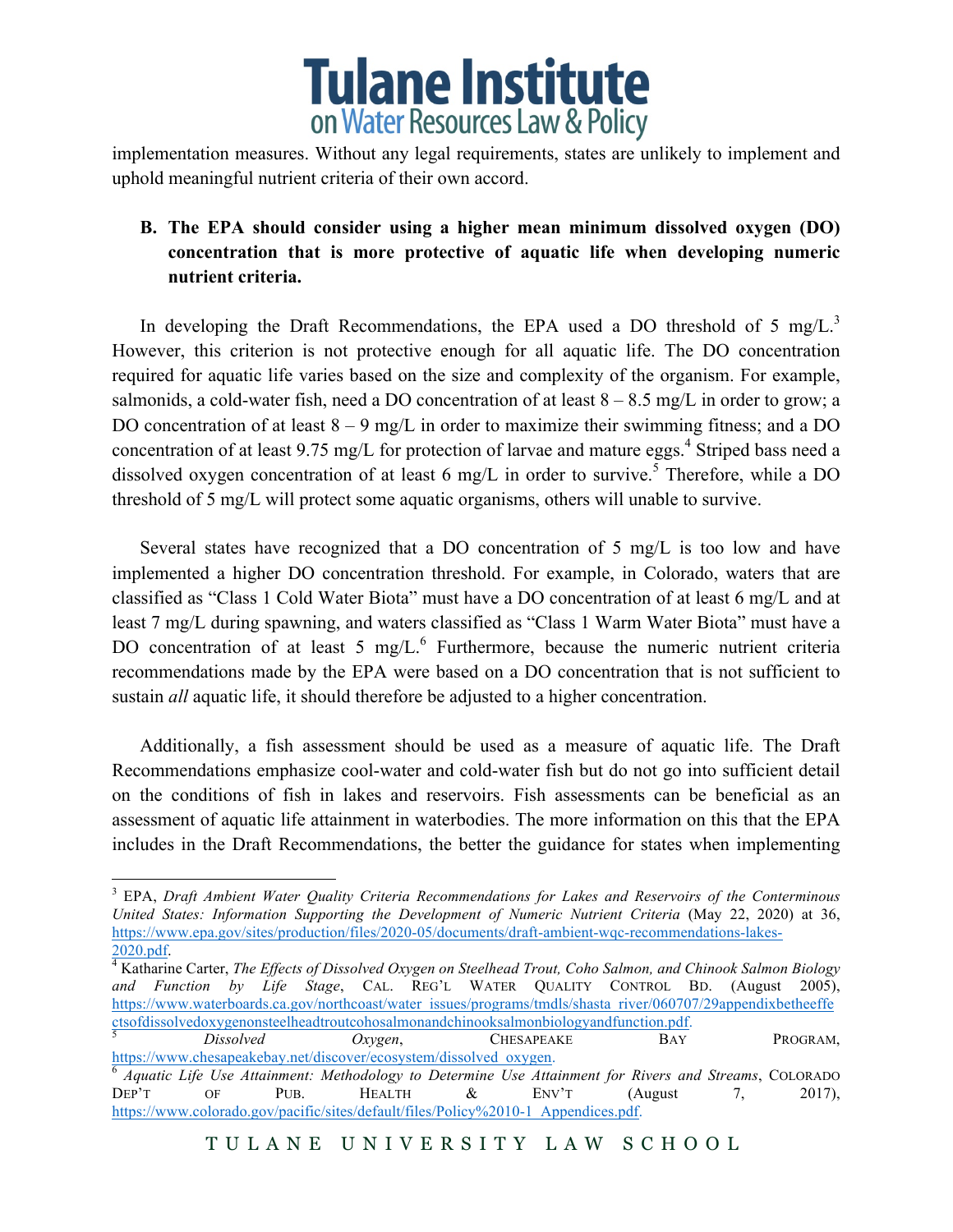

their own numeric nutrient criteria. Therefore, a fish assessment should be required to better understand the ideal concentration of DO to sustain all aquatic life in lakes and reservoirs would be.

## **C. The EPA should develop numeric nutrient criteria recommendations for ecoregions within each individual state.**

Currently, the EPA has only published numeric nutrient criteria recommendations for lakes and reservoirs in 12 out of 14 ecoregions of the conterminous U.S.<sup>7</sup> Numeric nutrient criteria were developed based on ecoregion to account for differences in geology, landforms, soils, vegetation, climate, land use, wildlife, and hydrology.<sup>8</sup> However, accounting for only 12 ecoregions is insufficient to ensure that wildlife in lakes and reservoirs are adequately being protected because there is too much ecological variability within the different ecoregions. The Draft Recommendations, as written, are too broad to be applied generally across the United States. More ecoregion-specific and site-specific assessments should be given to best guide states on implementing numeric nutrient criteria.

Furthermore, the EPA created different hierarchal levels of ecoregions, ranging from broad to more specific areas. Currently, there are four levels in the continental U.S.: Level I (12 ecoregions), Level II (25 ecoregions), Level III (105 ecoregions), and Level IV (967 ecoregions).<sup>9</sup> Given that the EPA itself has recognized the high degree of ecological diversity present throughout the conterminous U.S., steps should be taken to protect more than just 12 ecoregions. Therefore, the Institute recommends that numeric nutrient criteria be developed for the different ecoregions within each state.

#### **D. The EPA should conduct a more up-to-date National Lakes Assessment (NLA).**

To assess the current conditions of lakes throughout the United States, the EPA conducts an NLA every five years. Currently, only data from 2007 and 2012 have been released. The sample data from the 2017 assessment are still being processed.<sup>10</sup> In order to develop draft numeric nutrient criteria, the EPA used NLA data from 2012 that linked designated uses (aquatic life, recreation, and drinking water) to Chlorophyll *a* (Chl *a*), total nitrogen (TN), and total

*<sup>7</sup> Ecoregional Nutrient Criteria for Lakes and Reservoirs*, U.S. ENVTL. PROT. AGENCY , https://www.epa.gov/nutrient-policy-data/ecoregional-nutrient-criteria-lakes-and-reservoirs. <sup>8</sup> *Ecoregions*, U.S. ENVTL. PROT. AGENCY, https://www.epa.gov/eco-research/ecoregions. <sup>9</sup> *Id.*

<sup>&</sup>lt;sup>10</sup> Amina I. Pollard et al., *The Promise and Potential of Continental Scale Limnology Using the U.S. Environmental Protection Agency's National Lakes Assessment*, LIMNOLOGY AND OCEANOGRAPHY BULLETIN (2018), https://doi.org/10.1002/lob.10238.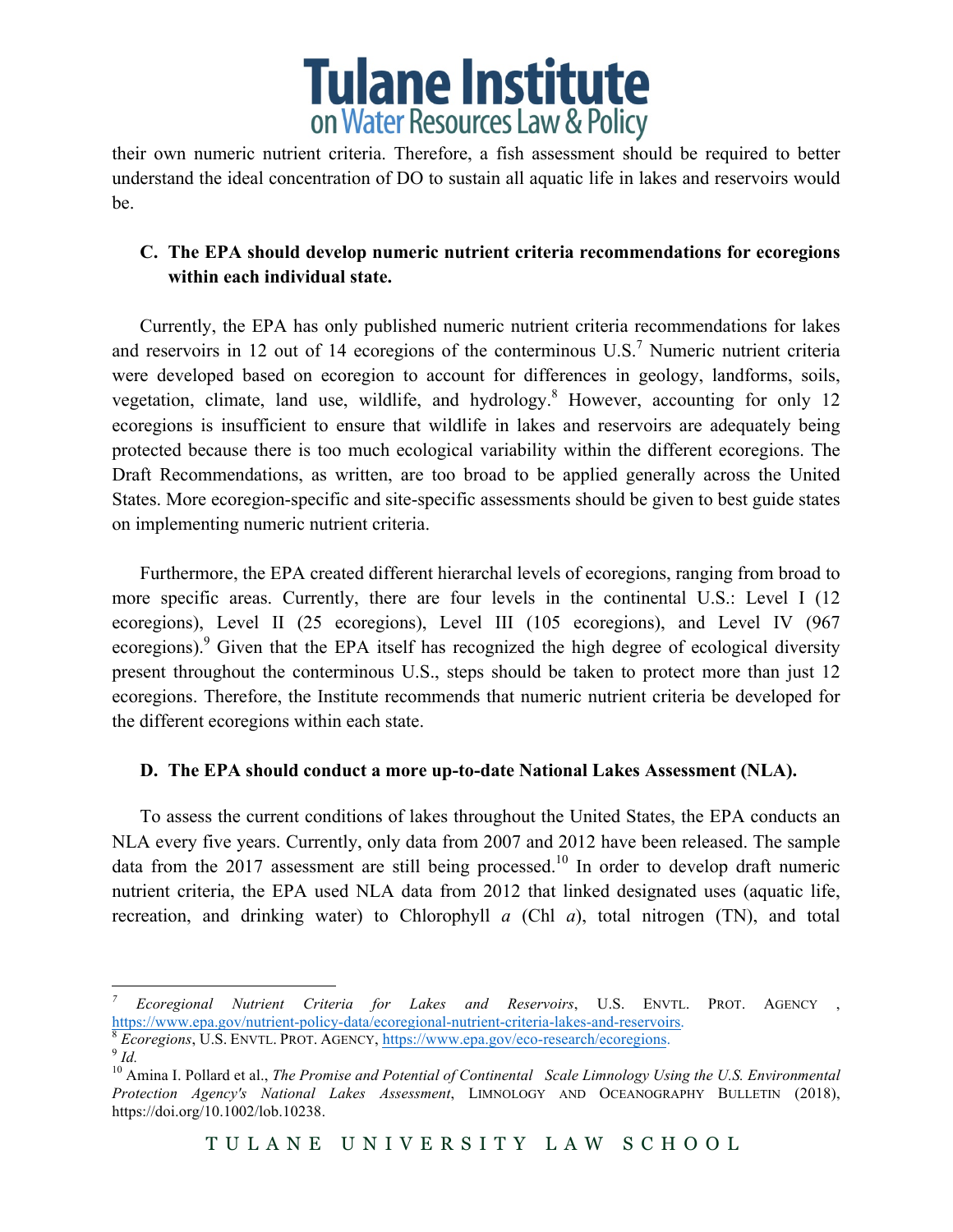

phosphorus  $(TP)^{11}$  However, this data is not current enough to develop accurate numeric nutrient criteria. The conditions of lakes in the United States have undoubtedly changed since 2012, and any strategy to reduce the amount of nutrient pollution within them should be based on up-to-date data.

Moreover, the EPA itself has admitted that "the number of samples is limited within the national data set that is available to estimate relationships within any single state, and uncertainty in estimating relationships specific to a single state is higher than that associated with the national models."<sup>12</sup> Therefore, the Institute recommends that the NLA incorporate more samples in order to better understand the specific conditions in individual states. As previously stated, it is important that the EPA develops numeric nutrient criteria for ecoregions within each state. However, without accurate and sufficient data from the NLA, this goal cannot be accomplished.

#### **E. The EPA should consider cellular respiration in the Draft Recommendations.**

Cellular respiration is the opposite of photosynthesis in nature; photosynthesis creates energy, while cellular respiration breaks down energy. The conceptual graphs in the Draft Recommendations indicate only photosynthesis by showing the arrows always moving in one direction. That is not always true in nature; rather, organic matter is cyclical in nature. Further, organic matter has other sources besides phytoplankton and macrophytes, which are the only sources that are described in the Draft Recommendations. Therefore, because the Draft Recommendations' graphs do not consider cellular respiration or any sources of organic matter besides phytoplankton and macrophytes, they are not fully informative or informed for creating such guidance. The EPA should consider all of these aspects to develop a better understanding of how hypoxia effects lakes and reservoirs, and thus how it can be best limited throughout the United States.

#### **F. The EPA should study other types of cyanotoxins in the Draft Recommendations.**

In the Draft Recommendations, the primary cyanotoxin group referenced is microcystin. However, there are other cyanotoxins worth studying and mentioning when developing guidance nutrient criteria for waterbodies. The EPA's own cyanotoxin health effects website describes cylindrospermopsin and anatoxin-a. These are other groups of cyanotoxins that cause similar, and in some cases worse, public health issues. $13$  While microcystin is one of the most common

<sup>&</sup>lt;sup>11</sup> Draft Ambient Water Quality Criteria Recommendations for Lakes and Reservoirs of the Conterminous United States: Information Supporting the Development of Numeric Nutrient Criteria, 85 Fed. Reg. 31,184 (proposed May 22, 2020); EPA, *Draft Ambient Water Quality Criteria Recommendations for Lakes and Reservoirs of the Conterminous United States: Information Supporting the Development of Numeric Nutrient Criteria* (May 22, 2020), https://www.epa.gov/sites/production/files/2020-05/documents/draft-ambient-wqc-recommendations-lakes- $\frac{2020. \text{pdf}}{12}$  *Id.* at 62.